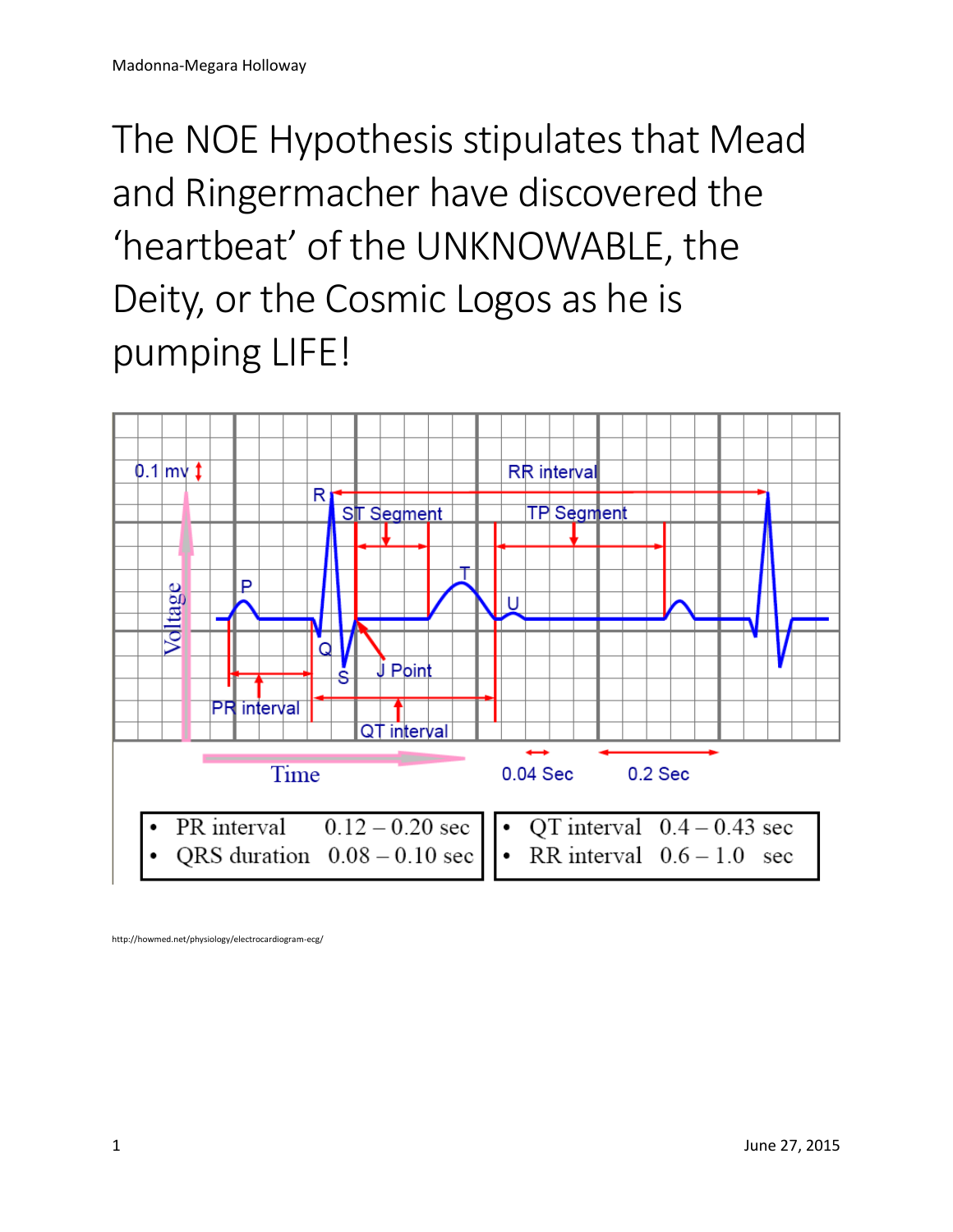## Is the universe ringing like a crystal glass?

## Time

The definition of time has contrasting view points from the perspective of physicists: one view is that time is part of the fundamental structure of the universe, a dimension in which events occur in sequence. The opposing view is that time does not refer to any kind of "container" that events and objects "move through", nor to any entity that "flows", but that it is instead part of a fundamental intellectual structure (together with space and number) within which humans sequence and compare events.

The above definition of time does not account for consciousness.



Time is that cycle, greater or lesser, in which some life runs some specific course, in which some particular period begins, continues, and ends, in connection with the awareness of some Entity, and is recognized only as time when the participating life has reached a considerable stage of awareness. Time has been defined as a succession of states of consciousness. We might, therefore, consider time as that process of activity, or that progression in development, wherein the indwelling Consciousness is seeking its opposite (Quantum Entanglement). The duration of the interplay, the period of the search of Spirit for Spirit, and the vibratory process necessitated by the utilisation of the form, this we call Time, whether in connection with a man, a planetary Logos, or the Deity.

Exactly what does the above mean? Here is an example: the Solar Logos has a heartbeat every 11 years. Science calls this the solar flare cycle. In reality the Solar Logos is

pumping life into the solar system. We live, on average, in only 7 heartbeats for him. He measures time differently from us.

Blavatsky (Secret Doctrine, Third Edition) stated it beautiful as follows:

## "2. TIME WAS NOT, FOR IT LAY ASLEEP IN THE INFINITE BOSOM OF DURATION.

"Time" is only an illusion produced by the succession of our states of consciousness as we travel through Eternal Duration, and it does not exist where no consciousness exists in which the illusion can be produced, but "lies asleep." The Present is only a mathematical line which divides that part of Eternal Duration which we call the Future, from that part which we call the Past. Nothing on earth has real duration, for nothing remains without change—or the same—for the billionth part of a second; and the sensation we have of the actuality of the division of Time known as the Present, comes from the blurring of the momentary glimpse, or succession of glimpses, of things that our senses give us, as those things pass from the region of ideals, which we call the Future, to the region of memories that we name the Past. In the same way we experience a sensation of duration in the case of the instantaneous electric spark, by reason of the blurred and continuing impression on the retina. The real person or thing does not consist solely of what is seen at any particular moment, but is composed of the sum of all its various and changing conditions from its appearance in material form to its disappearance from earth. It is these "sum-totals" that exist from eternity in the Future, and pass by degrees through matter, to exist for eternity in the Past. No one would say that a bar of metal dropped into the sea came into existence as it left the air, and ceased to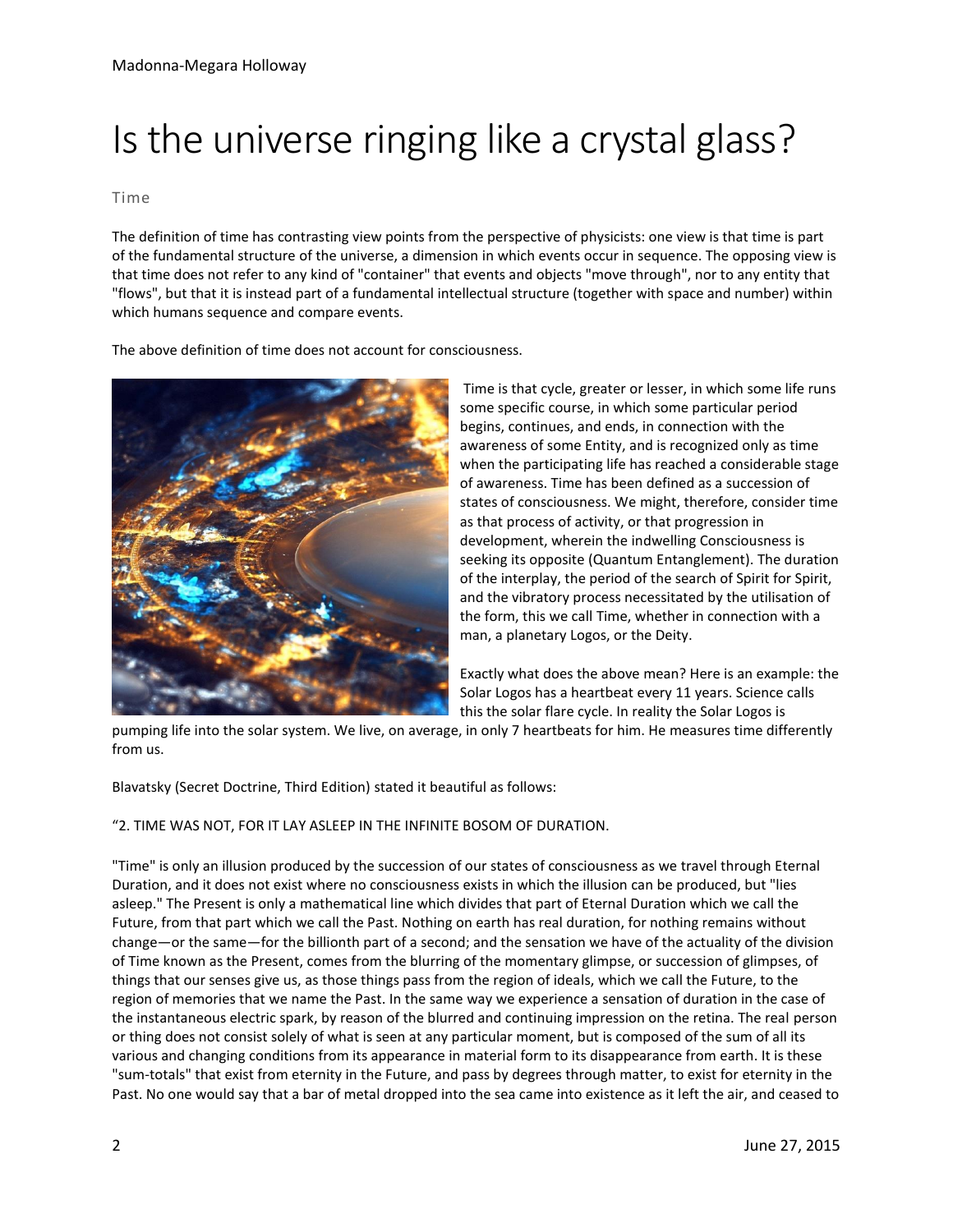exist as it entered the water, and that the bar itself consisted only of that cross-section thereof which at any given moment coincided with the mathematical plane that separates, and, at the same time, joins, the atmosphere and the ocean. Even so of persons and things, which, dropping out of the "to be" into the "has been," out of the Future into the Past—present momentarily to our senses a cross-section, as it were, of their total selves, as they pass through Time and Space (as Matter) on their way from one eternity to another: and these two eternities constitute that Duration in which alone anything has true existence, were our senses but able to cognize it."

The reason I noted this passage is that she is actually referring to Quantised Time. The quantisation of time -- the existence of the chronon as time's smallest quantum -- leads to an explanation of the arrow of time. Quantised Spacetime moves us towards extended particles -- elementary particle building blocks that aren't just dimensionless points, but that have extended dimensions, as suggested by the Spirilla Hypothesis which is part of The NOE Hypothesis.

Now, two physicists at The University of Southern Mississippi, Lawrence Mead and Harry Ringermacher, have discovered that the universe might not only be expanding, but also oscillating or "ringing" at the same time. Their paper on the topic has been published in the April 2015 issue of the *Astronomical Journal*.

In 1978 Arno Allan Penzias and Robert Woodrow Wilson received the Nobel prize for their 1964 discovery of the key signature of this theory, the primal radiation from the early universe known as the "cosmic microwave background" (CMB).

"Then in 1998 the finding that the universe was not only expanding, but was speeding up, or accelerating in its expansion was a shock when it was discovered simultaneously by east coast and west coast teams of astronomers and physicists," said Mead. "A new form of matter, dark energy, repulsive in nature, was responsible for the speedup. The teams led by Saul Perlmutter, Adam Riess, and Brian Schmidt won the 2011 Nobel Prize in Physics for that discovery."

According to Mead and Ringermacher, this change from slowing down to speeding up (the transition time) took place approximately 6 to 7 billion years ago. Since then, Mead and Ringermacher say a vast accumulation of hightech data has verified the theory to extraordinary accuracy.



Figure 1 is a NASA diagram representing the events of the Big Bang from the beginning of time to the present day as described by the current, accepted model known as "Lambda CDM" or Lambda Cold Dark Matter, where the Greek Lambda stands for Einstein's "cosmological constant". This cosmological constant is responsible for the acceleration of the universe. The outline of the "bell-shaped" universe represents its expanding size. The transition time is the point in time at which the bell shape shifts from going inward to outward from left to right.

"The new finding suggests that the universe has slowed down and speeded up, not just once, but 7 times in the last 13.8 billion years, on average emulating dark matter in the process," said Mead. "The ringing has been decaying and is now very small – much like striking a crystal glass and hearing it ring down."